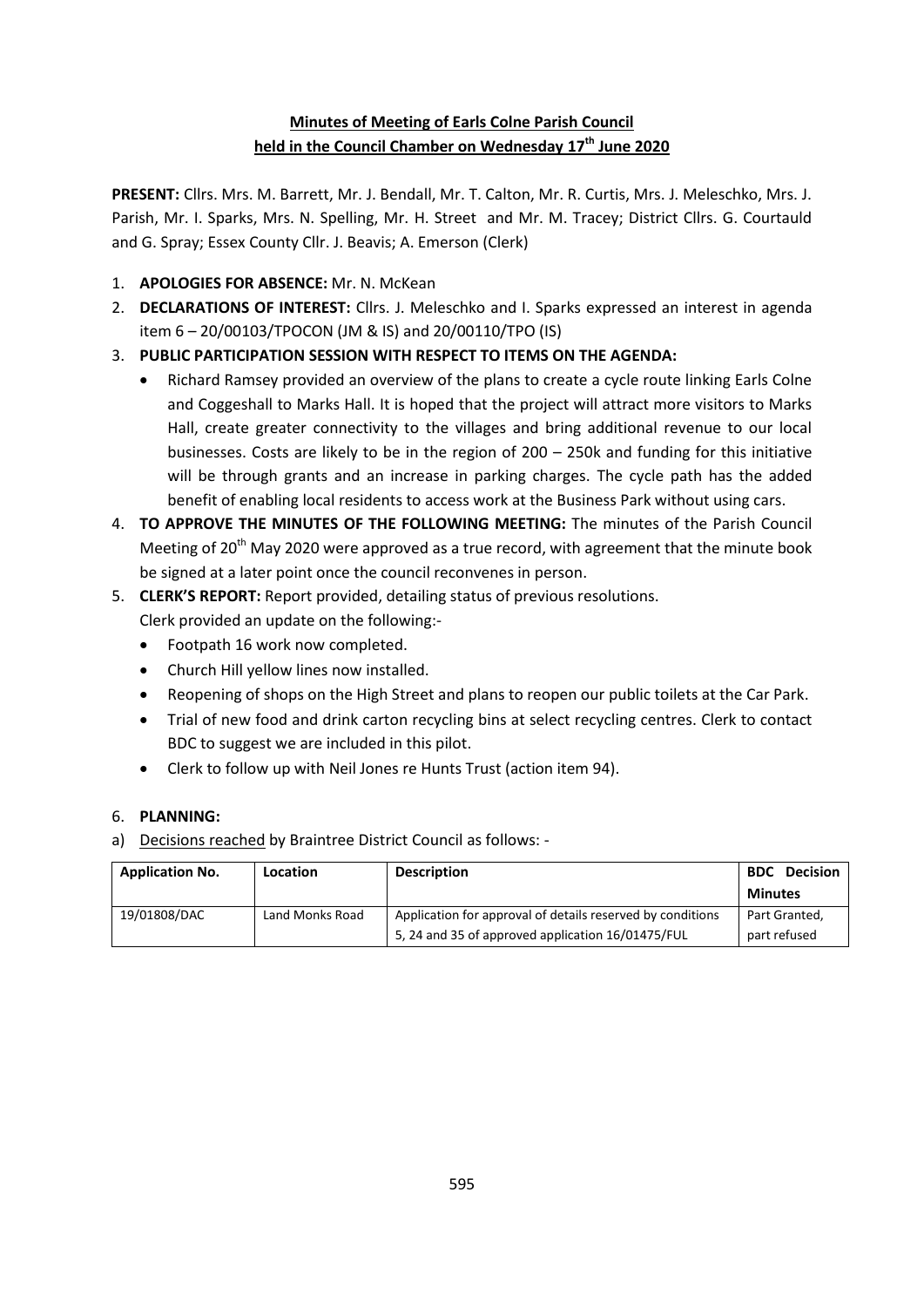b) Current Applications were reviewed by the Parish Council as follows: -

| <b>Application No.</b> | Location             | <b>Description</b>                                | <b>Application No.</b> |
|------------------------|----------------------|---------------------------------------------------|------------------------|
| 20/00137/TPOCON        | 15 Burrows Road      | Notice of intent to carry out works to tree in a  | No objections          |
|                        |                      | <b>Conservation Area</b>                          |                        |
| 20/00130/TPOCON        | 20 Lower Holt Street | Notice of intent to carry out works to trees in a | No objections          |
|                        |                      | <b>Conservation Area</b>                          |                        |
| 20/00131/TPOCON        | River House Lower    | Notice of intent to carry out works to trees in a | No objections          |
|                        | <b>Holt Street</b>   | <b>Conservation Area</b>                          |                        |
| 20/00806/DAC           | Land Rear Of Tey     | Application for approval of details reserved by   | No objections          |
|                        | Road                 | condition 19 (b) of approved application          | but caveat $-$         |
|                        |                      | 18/00214/OUT                                      | see below              |
| 20/00110/TPO           | 19 Kemsley Road      | Notice of intent to carry out works to tree       | No objections          |
|                        |                      | protected by Tree Preservation Order - 41/00      |                        |
| 20/00103/TPOCON        | Greenhills Place     | Notice of intent to carry out works to trees in a | No objections          |
|                        | Halstead Road        | <b>Conservation Area</b>                          |                        |

20/00806/DAC – Members did not object to this application but agreed that the following caveat be proposed to BDC:-

- No additional security / flood lighting be installed without permission.
- During the build and marketing phases of the development all lighting should be turned off when properties are uninhabited.

20/00061/HH – 37 Coggeshall Road – This application is to go before the Planning Committee on 23/3/20 - Members agreed that there was no further action required by the Parish Council.

An appeal has been logged for the The Bird in Hand application – Members agreed that no further action was required.

## 7. **VILLAGE HALL ENERGY EFFICIENCY REPORT:**

Cllr. J. Bendall provided an overview of the RCCE energy efficiency report that had been recently commissioned, condensing it into a number of potential projects for consideration:

- Ceiling and roof space insulation & ceiling lighting
- Wall Insulation
- Lighting upgrade
- Alternative technologies
- Upgrade of toilets and kitchen

It was agreed that a subcommittee be convened to determine next steps. Cllrs J. Bendall, M. Barrett, J. Parish, N. Spelling and M. Tracey agreed to join this subcommittee.

## 8. **APPLICATION FOR COMMUNITY INITIATIVE FUND:**

Members reviewed the list of projects that could be considered for the CIF and agreed to progress with the Village Hall. Clerk to submit Expression of Interest.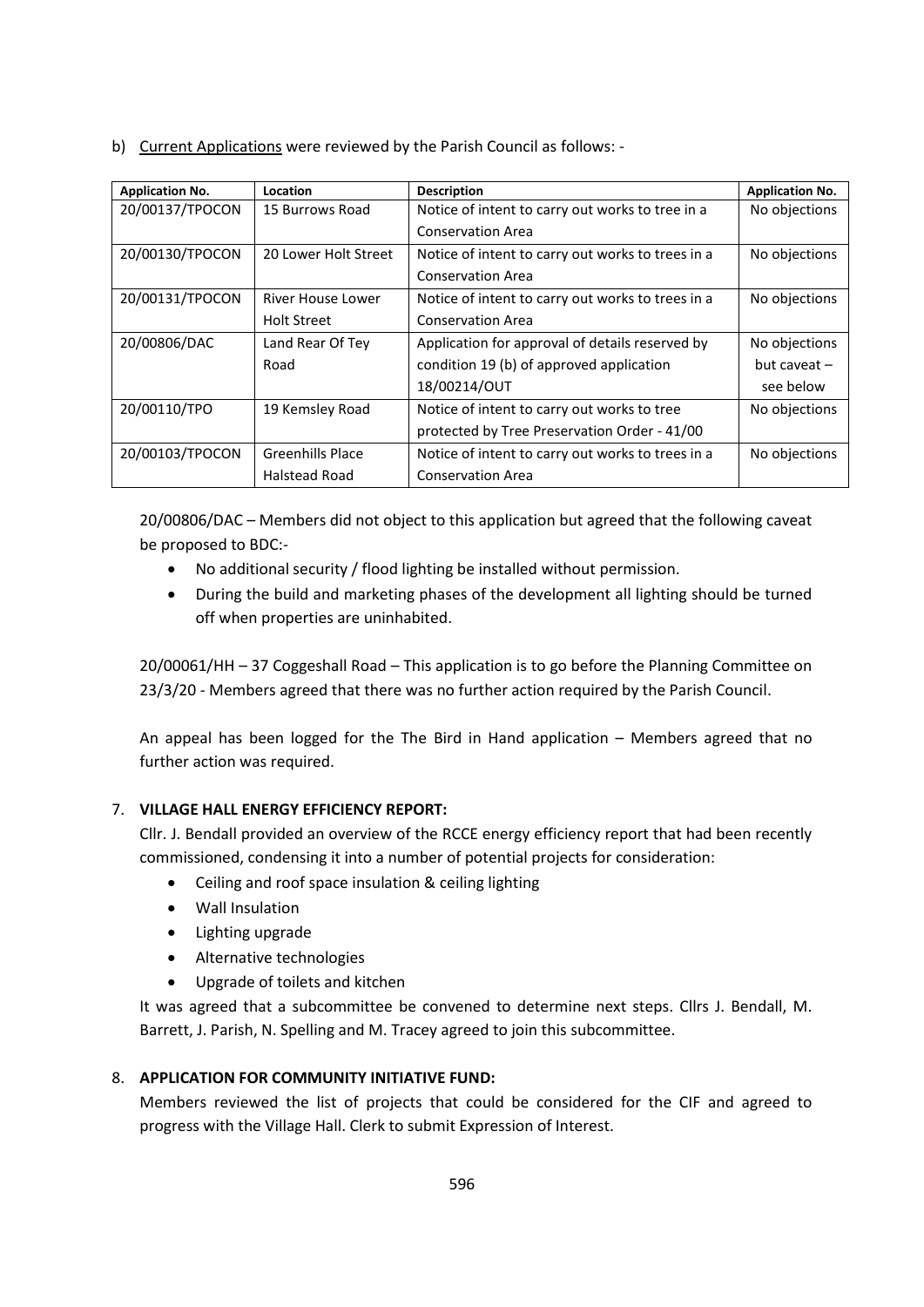#### **9. ANNUAL REVIEW OF POLICIES AND PROCEDURES:**

- **a)** Review of delegation arrangements to committees and staff Members reviewed and approved the delegation responsibilities for the Personnel Committee and the Neighbourhood Plan Committee.
- **b)** Review of Terms of Reference for committees Members reviewed and approved the Terms of Reference for the Personnel Committee and the Neighbourhood Plan Committee. No changes were made to last year's documentation.
- **c)** Review and adoption of appropriate Standing Orders and Financial Regulations Members reviewed and approved the Standing Orders and Financial Regulations. No changes were made to last year's documentation.
- **d)** Review of arrangements with other local authorities, not-for-profit bodies and businesses Members reviewed the following arrangements:-
	- Grass Cutting contracts
	- Litter Collection
	- Allotments
	- Play Areas
	- Museum
	- Village Hall Bar
	- Street Lighting
	- Utilities & Maintenance
	- Equipment
	- Trees

Clerk to provide breakdown of costs/revenues for grass cutting at Millennium Green and the open cemetery at St. Andrews.

**e)** Review of representation on, or work with, external bodies and arrangements for reporting back

Members agreed to continue in their roles as follows. A summary of all meetings is to be reported to the parish council in the following month:-

- Airfield Liaison Committee Jackie Parish
- Braintree Association of Local Councils John Bendall
- Earls Colne Heritage Museum John Bendall
- Earls Colne Recreation Club Trustee Jayne Meleschko
- Earls Colne Twinning Association Hugh Street
- Halstead and Earls Colne Educational Trust Jackie Parish
- Millennium Green Trust Richard Curtis
- Passenger Transport Liaison Richard Curtis
- Patient Participation Group Jackie Parish
- **f)** Review of council's S137 expenditure

Members reviewed the expenditure for 2019/20 - £1,370.38

**g)** Review of time and place of ordinary meetings of the Council Members reviewed and approved the proposed dates for ordinary meetings. This will continue to be the third Wednesday of each month at 7pm, with the Annual Parish Meeting